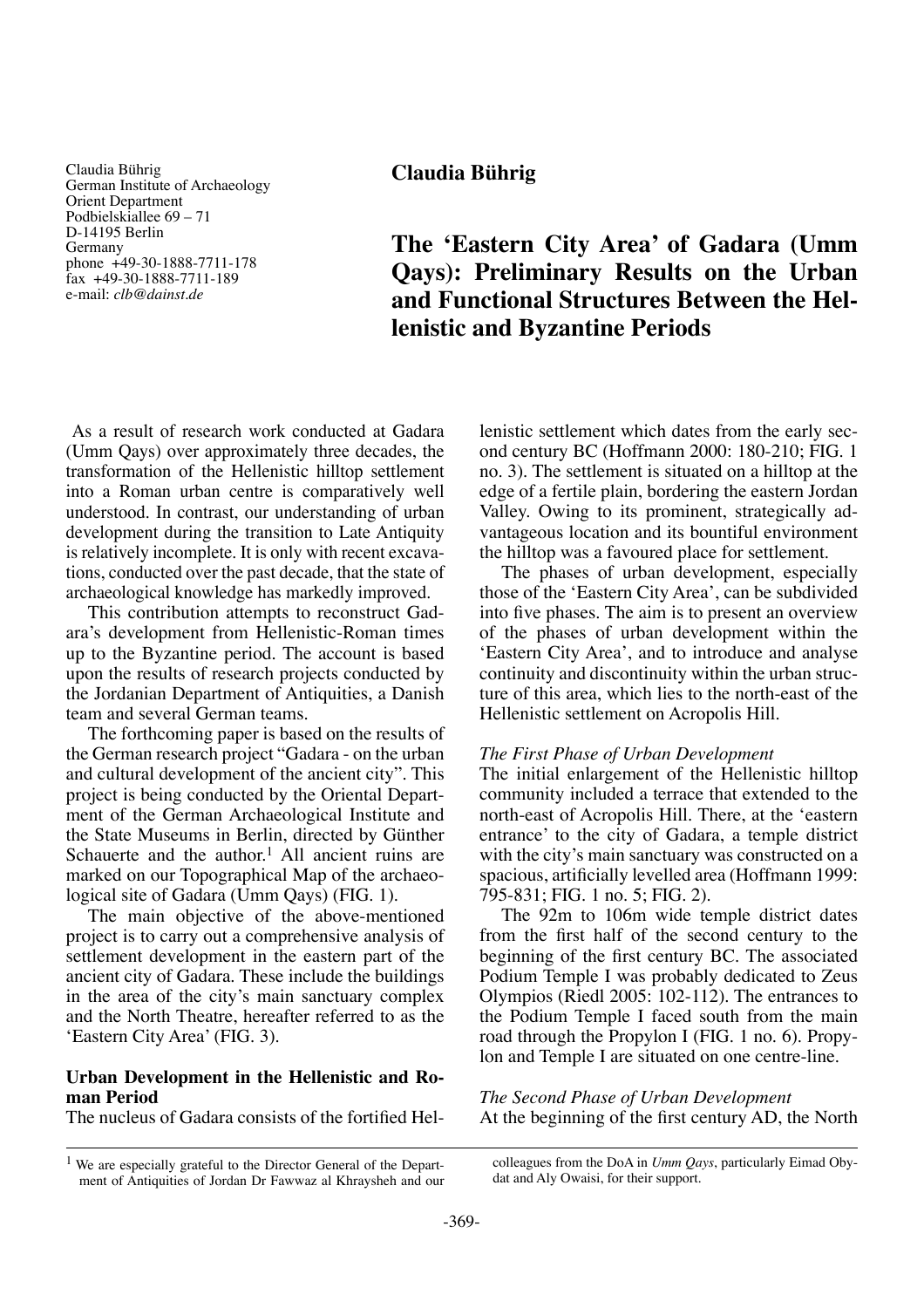

1. Topographical map (2006) of Gadara (Umm Qays) (C. Bührig and Chr. Hartl-Reiter).



Theatre was erected on the south side of the temple district (FIG. 1 no. 7; FIG. 2). On this side, the North Theatre nestles against the slope of the settlement hill, bounded by the Hellenistic-Roman city wall to the east. The North Theatre is orientated to the Late Hellenistic Podium Temple I (FIG. 1 nos. 5, 7).

The ornate north façade of the scene building

2. View from north of the 'Eastern City Area', showing the main sanctuary in the foreground and the North Theatre at the settlement hill in the background (C. Bührig).

forms the external right side and main façade of the North Theatre, giving way to a public square in front which is located between the public complex in the north and city wall in the east. Two passageways in the middle lead up to the scene building and two external passageways lead off to the tower gallery of the *cavea* (FIG. 4).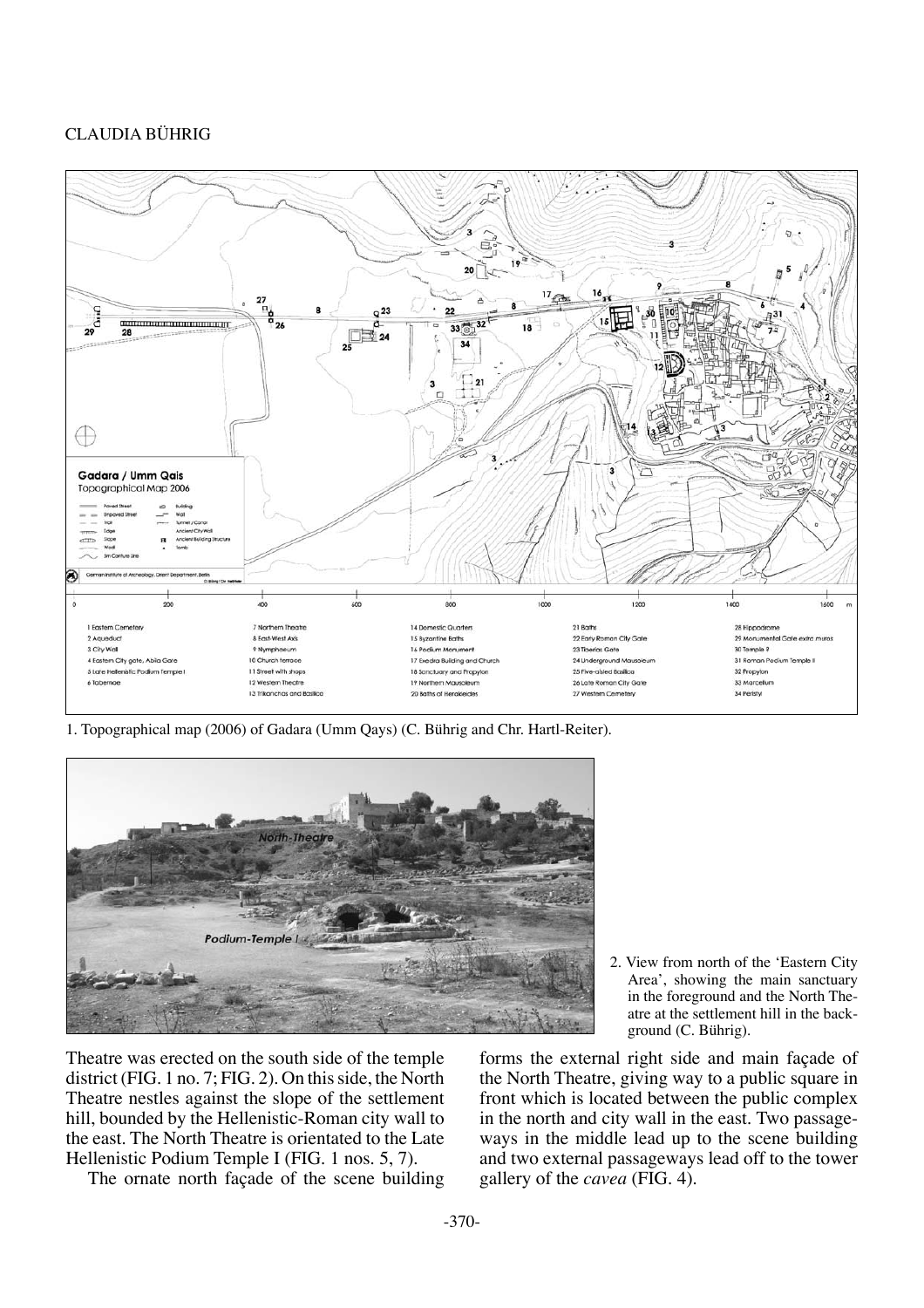



3. View from south of the 'Eastern City Area', showing the North Theatre in the foreground and the main sanctuary in the background (C. Bührig).



4. View from the north to one of the passageways in the main façade of the North Theatre scene building, showing the niche-wall in the foreground (C. Bührig).

The large open space between the North Theatre and the district of Podium Temple I was transected from the main street by an axis running in an eastwest direction, the so-called east-west axis (FIG. 1 no. 8). The space borders the Late Hellenistic city wall and the Abila Gate in the east (FIG. 1 no. 4). The exact course of the main street and the details of how these spaces were designed at the beginning of the first century AD is still unknown. In sum, topographical and geomorphological conditions only allowed for an expansion of the city to the west.

Whilst the Hellenistic settlement was restricted to the Acropolis, the main street-axis ran in an eastwest direction and formed the city's 'backbone' during the Roman Imperial period (Bührig 2008, 2003: 5-62).

In the early Imperial period, some time after the middle of the first century AD, the city expanded to the west and was enclosed by a fortification. The total area of the city was now about 30 hectares, five times larger than the Hellenistic hilltop settlement $2$ 

<sup>2</sup> For the early Imperial city fortifications see Hoffmann 2000: 175- 233, in particular 211-224 and 228-233.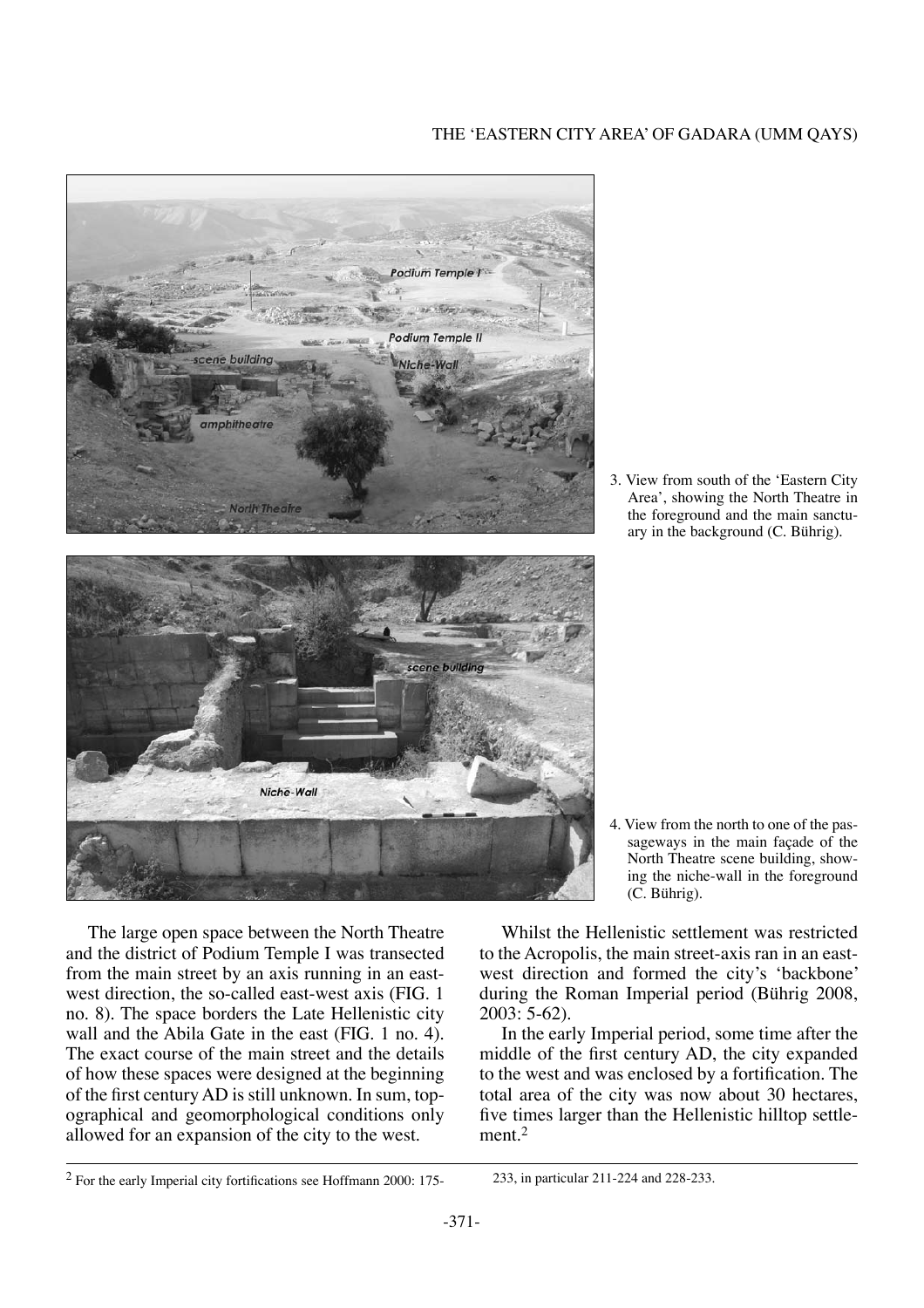#### *The Third Phase of Urban Development*

The location of the 'Eastern City Area' changed after the destruction of the Late Hellenistic Podium Temple I during the First Jewish War, between 66 and 70/74AD).

So far there is no archaeological evidence for the rebuilding of this major monument. There are only references to the preservation of the podium, with the foundations underneath. One exception is the construction activity on the south side of the temenos wall during Flavian times (end of the first century AD). Here the architectural remains have been built over, slightly further to the north, with chamber structures lying parallel to the east-west axis and orientated with the new Propylon II (Hoffmann 1999: 795-831; FIG. 1 no. 6).

The central axis of this new Propylon II was relocated approximately two metres to the west of the old Hellenistic axis, but was now precisely centred on the North Theatre. Furthermore, the open space in front of the North Theatre was 'framed' in architectural terms. At the end of the first century AD, a niche-wall was erected 4m from and parallel to the scene building, thereby delineating the square to the south (FIGS. 3 and 4). Between the scene building and niche-wall, a side alley was created to channel the streams of visitors coming to the North Theatre from the east, from the direction of the Abila Gate.

Details of access and the road network outside

the cavea have yet to be clarified. On the east side, between the North Theatre and city wall, we can demonstrate a direct entrance to the *cavea*3 (FIG. 5).

Along the main east-west axis, the tabernae structure with a passageway to the old district of Podium Temple I was established, thereby delineating the square to the north. This arrangement orientated the North Theatre, square and Propylon II on the same axis. A new functional urban space and mercantile centre was built.

It is remarkable that this urban expansion during the second half of the first century AD was contemporaneous with other building work within Gadara and elsewhere, e.g. the erection of the Tiberias Gate (Weber 2002: 106-108, 326-330; FIG. 1 no. 23) and the completion of parts of the colonnaded street, both located in the western part of the city.

Since the second half of the second century AD, Rome had promoted intensive urbanisation in the eastern provinces. Like Gerasa, Philadelphia and Scythopolis, Gadara benefited from this policy and consequently experienced an economic boom. This was manifested by several public buildings along the colonnaded main street which accentuate individual urban sections, such as the market basilica on the north-western terrace, the West Theatre and the Nymphaeum (Bührig 2008; FIG. 1 nos. 9-11).

The colonnades were constructed gradually and, like Roman fora, constituted the lifeblood of the



<sup>5.</sup> Entrance to the *cavea* in the outer wall of the North Theatre; view from the East (C. Bührig).

<sup>3</sup> This entrance, known as T5, was blocked in Early Byzantine times when the North Theatre was converted into an amphitheatre.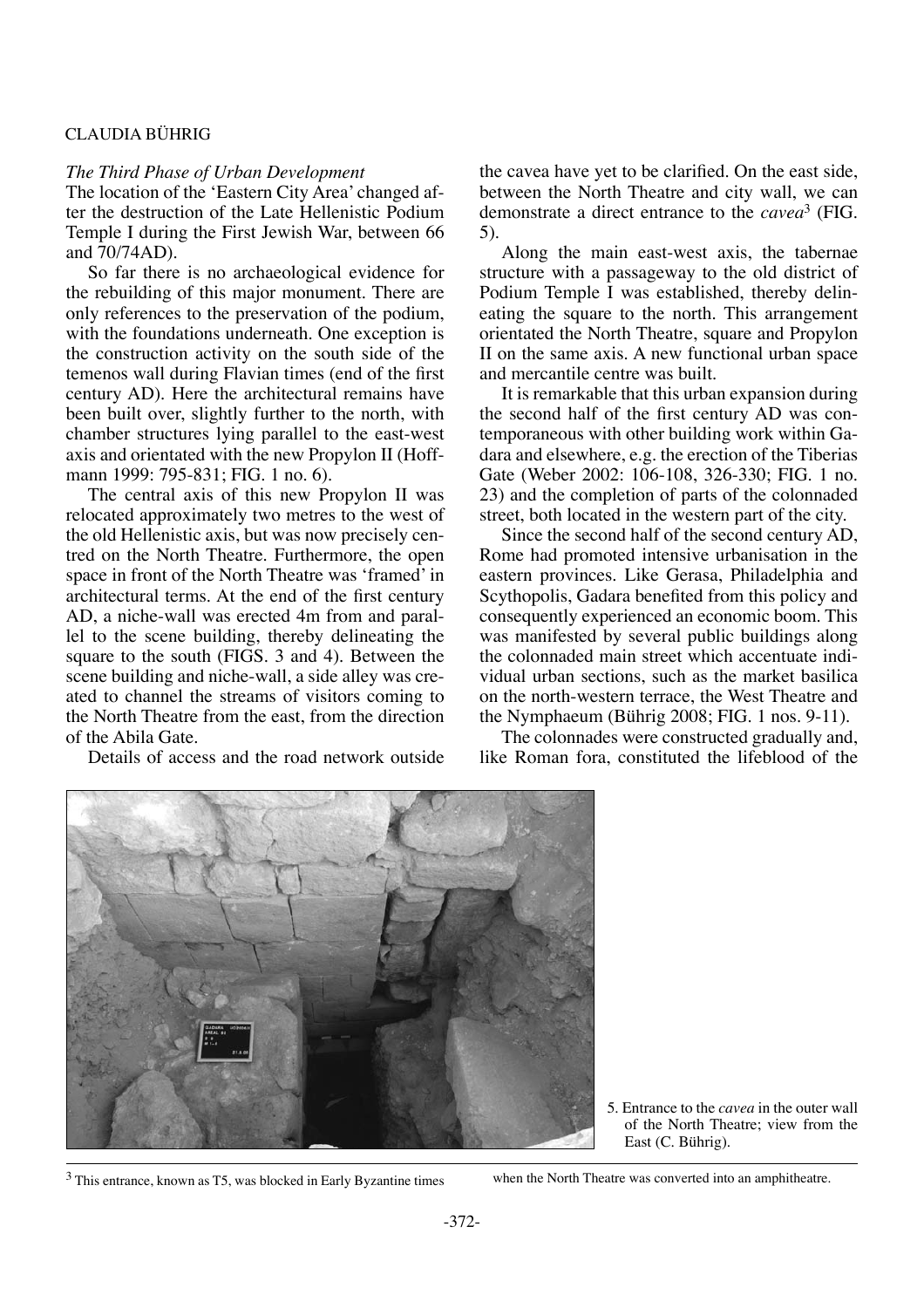city. They flanked and enclosed the main street, and pedestals for statues and honorary monuments were erected between the columns and on the wide estrade in front of the colonnade.

#### *The Fourth Phase of Urban Development*

In the second century AD, a new phase of development can be defined in the 'Eastern City Area'. A new Podium Temple II, measuring 8.30m by 16m, was erected in front of the scene building, interlocking with and adjoining the niche-wall (FIG. 1 no. 31; FIG. 6). The surrounding square in the 'Eastern City Area' was enclosed by tabernae in the north and the niche-wall in the south.

The new Podium Temple II is located precisely on the central axis with the North Theatre and Propylon II. Temple II was orientated towards the old district of Temple I (FIG. 1 no. 5-7, 31). It can be assumed that the old podium of Temple I was also part of the cultic district and was probably used as



Temple II (C. Bührig).

an altar for Podium Temple II. The open space connecting these two building complexes was bisected by the east-west street axis. The 'Eastern City Area' had developed again and now included the city's main cultic and public centres.

During the Roman Imperial period, Gadara expanded continuously to the west along the east-west axis, in the direction of the fertile plain known as Ar∂ al-'Alå (FIG. 7). In the early third century AD, the city reached its maximum extent with the main street attaining a length of approximately 1.7km. Its westernmost point is marked by the Monumental Gate extra muros (Bührig 2008; FIG. 1 no. 29).

Situated at the city's western boundary, the Monumental Gate extra muros served not only as a link between the city and its hinterland, but also as an impressive and representative marker of the city's entrance and exit. At the same time, a commercial area was established around the Monumental Gate and hippodrome (FIG. 1 no. 28, 29).

# **Urban Development During Late Antiquity (Byzantine Period)**

The establishment of the Byzantine Empire in the fourth century AD marked the beginning of a long-lasting period of peace, growth and economic prosperity in the region (Walmsley 1996: 130-131; MacAdam 2003: 49-93, in particular 53-68 and 76- 77). As early as the fourth century AD, Gadara became a diocese within the Holy Land.

Like Pella, Scythopolis and Gerasa, during the following three centuries the city experienced a new period of prosperity to which various building projects along the east-west axis bear witness. According to available evidence, the Byzantine expansion of Gadara seems to have taken place in two stages. During the initial stage, at the beginning of the fourth century AD, various building projects were undertaken. Apparently this represented some kind of transitional period in the formation of the settlement structure. It was probably at this time, that the main sanctuary in the north-east of the city lost its function in the urban context of Gadara.

During this first, i.e. fourth century, stage in the development of the Byzantine city, the cityscape was characterised by the following building projects: a large bath complex (Nielsen *et al.* 1993, in particular 147; Holm-Nielsen *et al.* 1986: 219-232; FIG. 1 no. 15) and a church complex with a fiveaisled basilica (Al-Daire 2001: 87-95, 103-104; 6. View from the North, showing the more recent Podium<br>
Weber 2000: 81, 129-131, 359-373; FIG. 1 no. 25).<br>
Weber 2000: 81, 129-131, 359-373; FIG. 1 no. 25).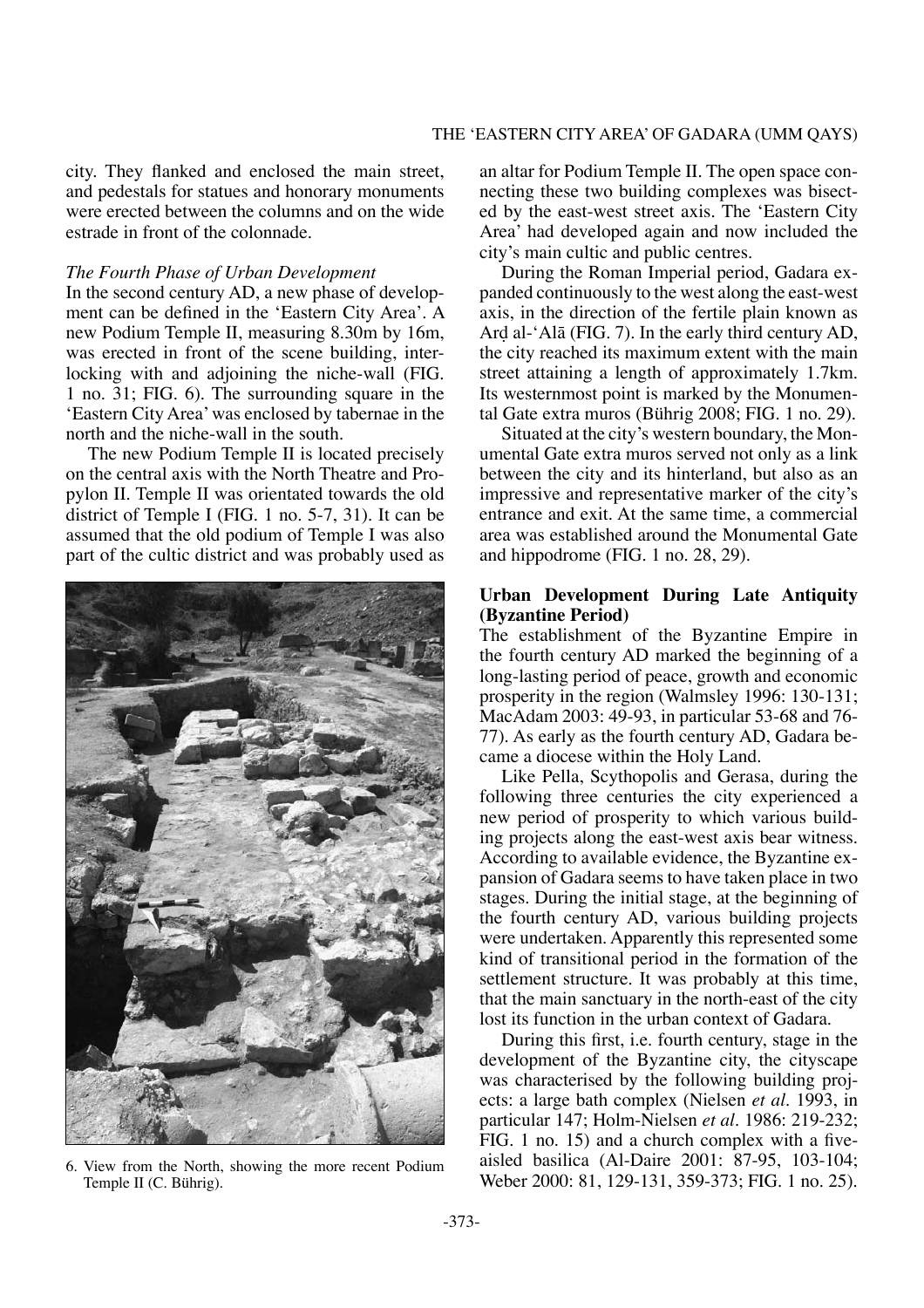

# *The Fifth Phase of Urban Development*

By the end of the third century or beginning of the fourth century AD, the North Theatre was converted into an amphitheatre (Bührig and Liesen 2006: 524-527; Bührig 2005: 246-247; FIG. 1 no. 7).

In this context, the *scaenae frons* was completely dismantled down to its foundations, upon which the northern enclosure wall of the newly developed arena was constructed using reused building stones from the *scaenae*. In this way, the orchestra was extended to the north in the direction of the dismantled stage and *scaenae frons*.

In the western part of the amphitheatre enclosure wall, three locks have been identified (FIG. 8) which allow direct access to the orchestra. Similar openings are assumed to have existed on the east side. In contrast, the *cavea* was integrated into this new complex without major modification. The direct entrance to the *cavea* on the east side, between the North Theatre and city wall, was blocked in the early Byzantine period.

Structural and functional modifications of Roman theatres were common during the Byzantine period (Claude 1969: 74-76). Such rebuilding emphasises the importance and wealth of the city of 7. Aerial view along the east-west axis, looking west towards the Ard al-'Alå (G. Schauerte).

Gadara at the beginning of the fourth century. On the basis of our recent work, the area under consideration lost its significance as Gadara's urban centre by the end of the sixth century or during the first half of the seventh century.<sup>4</sup>

The second stage in the Byzantine city's expansion had begun by the middle of the fifth century AD, following destruction caused by one of the earthquakes attested in the forth and fifth centuries. This second stage can be viewed as an exercise in rebuilding and reflects the increasing influence of the Christian faith upon urban planning. Whether the rebuilding of the North Theatre was carried out before the earthquake or whether it was part of the subsequent reconstructions cannot yet be verified. Additional churches were constructed within the city, including a centralised monument with an atrium and three-aisled basilica at the south-western corner of the ancient settlement hill (Vriezen *et al.* 2001: 537-545; Wagner - Lux and Vriezen no date: 139-153, in particular 140-144, FIG. 1 no. 10). It is likely that further buildings were still in use or newly-constructed during the Byzantine period.

Apart from religious buildings, which can be seen as an expression of Byzantine urban build-

<sup>4</sup> The earthquakes are listed in Amiran, Arieh and Turcotte 1994: 265; Russell 1985: 42 Tab. 1.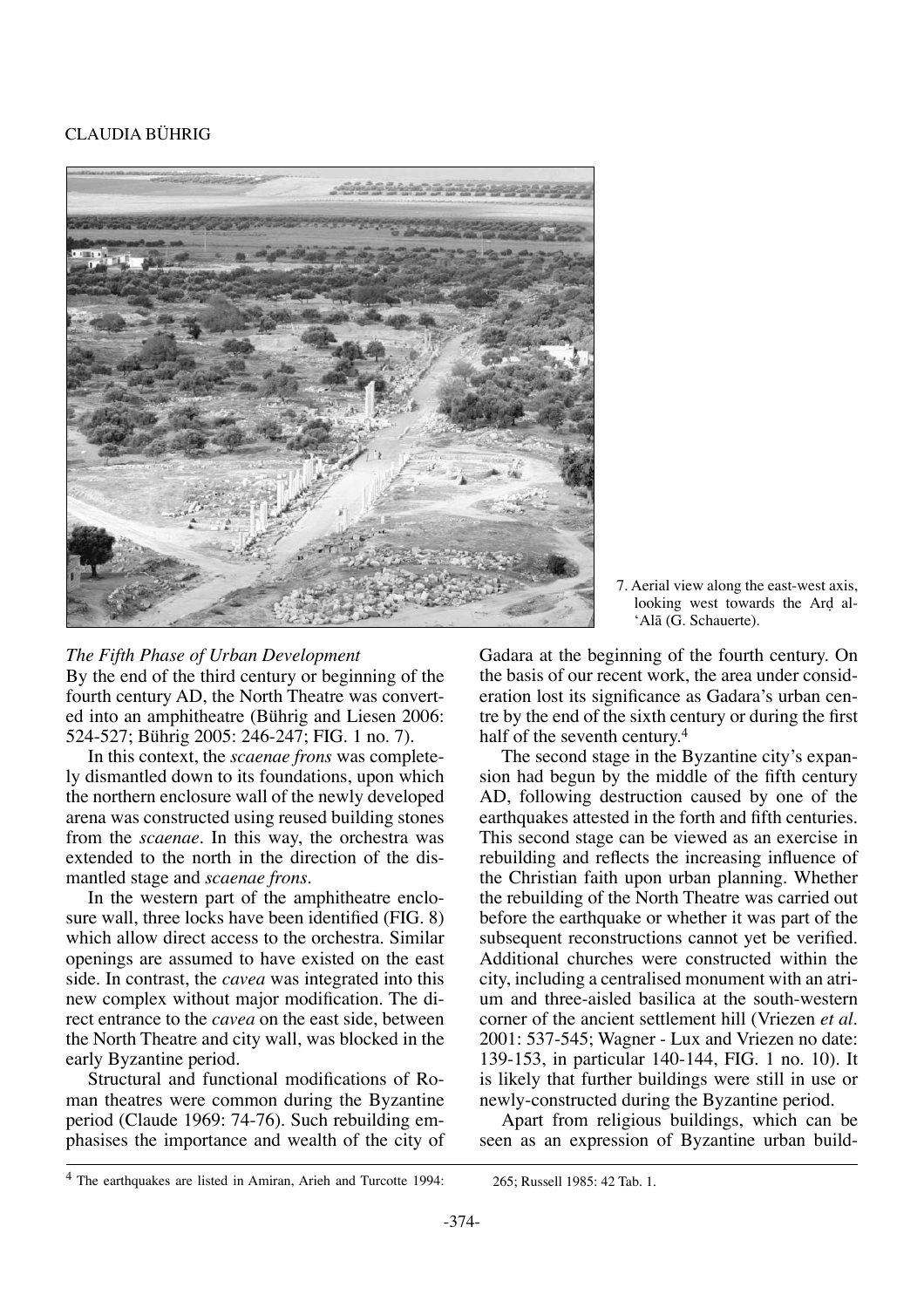

8. View from the south-west to the amphitheatre enclosure wall with locks and the *scaenae frons* (C. Bührig).

ing policy, there is also evidence for modification of secular monuments in the city. For example, there is evidence for the rebuilding of structures along the main street, along with the rows of shops that flanked the street (Tawalbeh 2002: 622-623). Nevertheless, it can be stated that the significance of the east-west axis as a 'linear forum' or 'urban backbone' was maintained during Late Antiquity (Walmsley 1996: 144-145; Claude 1969: 224-229).

Secular as well as religious buildings continued to be oriented towards the street and were accentuated by elaborate entrance façades. The east-west axis with its flanking rows of shops played a major role in the social and economical life of the city.

The defeat of the Byzantine army by the Umayyads at the River Yarmouk in 636AD marked the end of the Byzantine period. However, there was no major building work or damage to the city in the aftermath of this event.

A devastating earthquake some time in the middle of the eighth century destroyed large parts of the city and interrupted the settlement's further development.5 Henceforth, urban life went into decline and the population of Gadara became sparse.

#### **Summary and Outlook**

Our research has shed light on the chronological order of functional and structural changes in the urban development of Gadara, particularly in the 'Eastern City Area'. As early as the end of the second century BC, the 'Eastern City Area' with its main sanctuary dedicated to Zeus Olympios was one of Gadara's main cultic and urban spaces, a state of affairs that continued until the end of the third century AD.

Because of the continuous use of the North Theatre and Podium Temples I and II, the sanctuary as a whole and the 'Eastern City Area' would have had a close formal and functional relationship. Details of their use and the question of typological inspiration have yet to be determined. A gradual and continuous expansion of the city to include public, cultic and economic areas can be observed in the 'Eastern City Area' of Gadara. This arrangement was the architectonical expression of the highly developed self-image of the citizens of Gadara.

#### **Bibliography**

- Al Daire, M. 2001. Die fünfschiffige Basilika in Gadara/Umm Qais, Jordanien. Studien zu frühchristlichen Sakralbauten des fünfschiffigen Typus im Orient. Marburg: Tectum.
- Amiran, D.H.K., Arieh, E. and Turcotte, T. 1994. Earthquakes in Israel and Adjarent Areas: Macroseismic Observations since 100 B.C.E. *Israel Exploration Journal* 44: 260-305.
- Bührig, C. 2003. Von der Befestigten Kuppensiedlung zur Repräsentativen Straßensiedlung Entlang der Ost-West-Achse. Wachstumsphasen der hellenistisch-römischen Stadt Gadara. Pp. 56-65. *Die Stadt als Großbaustelle. Von der Antike bis zur Neuzeit*. Berlin: Deutsches Archäologisches Institut.
- ––– 2005. Gadara/Umm Qais (Jordanien). Jahresbericht 2004. *Archäologischer Anzeiger*: 246-247.
- ––– 2006. Gadara/Umm Qais (Jordanien). Jahresbericht 2005. *Archäologischer Anzeiger*: 267-269.

during the 8th century, cf. Russell 1985: 49 pl. 1. For Gadara in the Islamic period see Weber 2000: 83-87.

# The 'Eastern City Area' of Gadara (Umm Qays)

<sup>5</sup> The destruction layers at Gadara are probably not attributable to the Muslim conquest but to a subsequent series of earthquakes